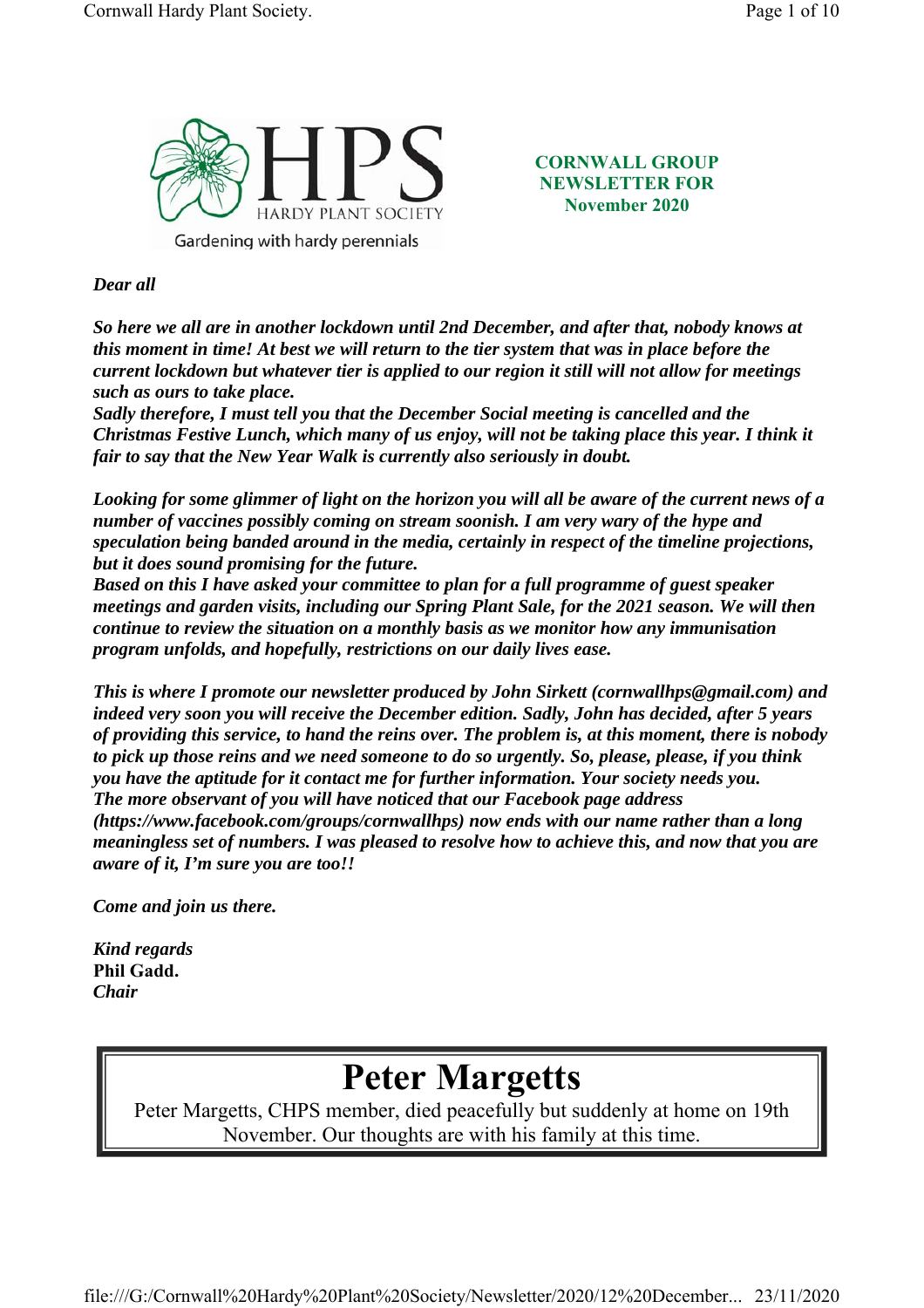Dark afternoons are driving me out of the garden. It seems only a moment ago that I could do some gentle weeding in the evening, suddenly I am looking at the darkening sky by 3-o-clock. If I stop for a cup of tea I am unlikely to go out there again. It may be cold and wet, but weeding at this time of the year has its satisfactions. Many herbaceous plants have fat growths at the base of the old stems that promise a rush of growth as winter turns to spring. The green shoots of *Crocosmia* are already showing - wouldn't it be nice if the old leaves came away more easily. Unfortunately they are adapted to survive in a competitive world. The old leaves smother surrounding plants as they fall, leaving the ground clear for the new growth. *Iris sibirica* uses the same clever trick, a useful survival stategy but it does lead to a tiresome mess in winter. Fortunately the winter solstice is near, the sun will start to rise in the sky and the days become longer. I grew a willow once that responded to the first sight of the sun. It was worth looking for the catkins in the week between Christmas and the New Year, I was always disappointed if they weren't there. The fat shoots of daffodils are appearing and before long there will be flowers. After a long and dark year there is a spring in prospect.



I leap on the first signs of spring with alacrity, they appear long before winter has done with the garden. Many Mediterranean bulbs have autumn flowering forms but I prefer to see them as a trailer for the main event of spring. The first snowdrops will flower in October and there will be flowers to be had from them until the end of March. I choose to see it as six months of spring and overlook the fact that it can get quite cold in January. I don't mind celebrating the spring with stamping feet and puffing condensation if I have to.

*Galanthus regiane-olgae* will have finished flowering by the time the cold weather arrives. It hails from Greece, its distribution spreading northwards into the former Yugoslavia and with an odd outlier in Sicily. The bulbs flower after the summer when they feel the first chill rains of autumn. In habitat they grow in surprisingly rocky places as well as the thin woodland that we normally associate with snowdrops. In cultivation they appreciate a warm, dry bake through the summer and in Cornwall that means full sun and fingers crossed. A scree bed might be ideal but I have never had really good results outside. Years ago I settled for growing them in large tubs in the greenhouse. They produced lovely leaves in the garden but flowers were scarce.

Autumn snowdrops are particularly appealing to enthusiasts at present and some unexpected variations have been selected. For more than a century people have been searching for a pink snowdrop among wild populations. At the end of the 19th century flowers were even exhibited, though it later became clear they had been dyed. The sudden appearance of *G. reginae-olgae* 'Pink Panther' on the market demonstrated that it is possible. I am happy to acknowledge that it isn't very pink, but it is slightly pink, enough to keep people searching fervently for something better.

*G. reginae-olgae* 'Miss Behaving' follows a more usual line in snowdrop variation, with green tipped outer segments. It earns its name by having a strange and unreliable white margin to the spathe. Dicovered in 1996 in Anglesey Abbey, 'Miss Adventure' is a sister seedling - both ladies are rather frail in cultivation.



*Galanthus reginae-olgae* **'Miss Behaving' .** 



*Galanthus reginae-olgae* **.** *Galanthus reginae-olgae*



**'Pink Panther' .**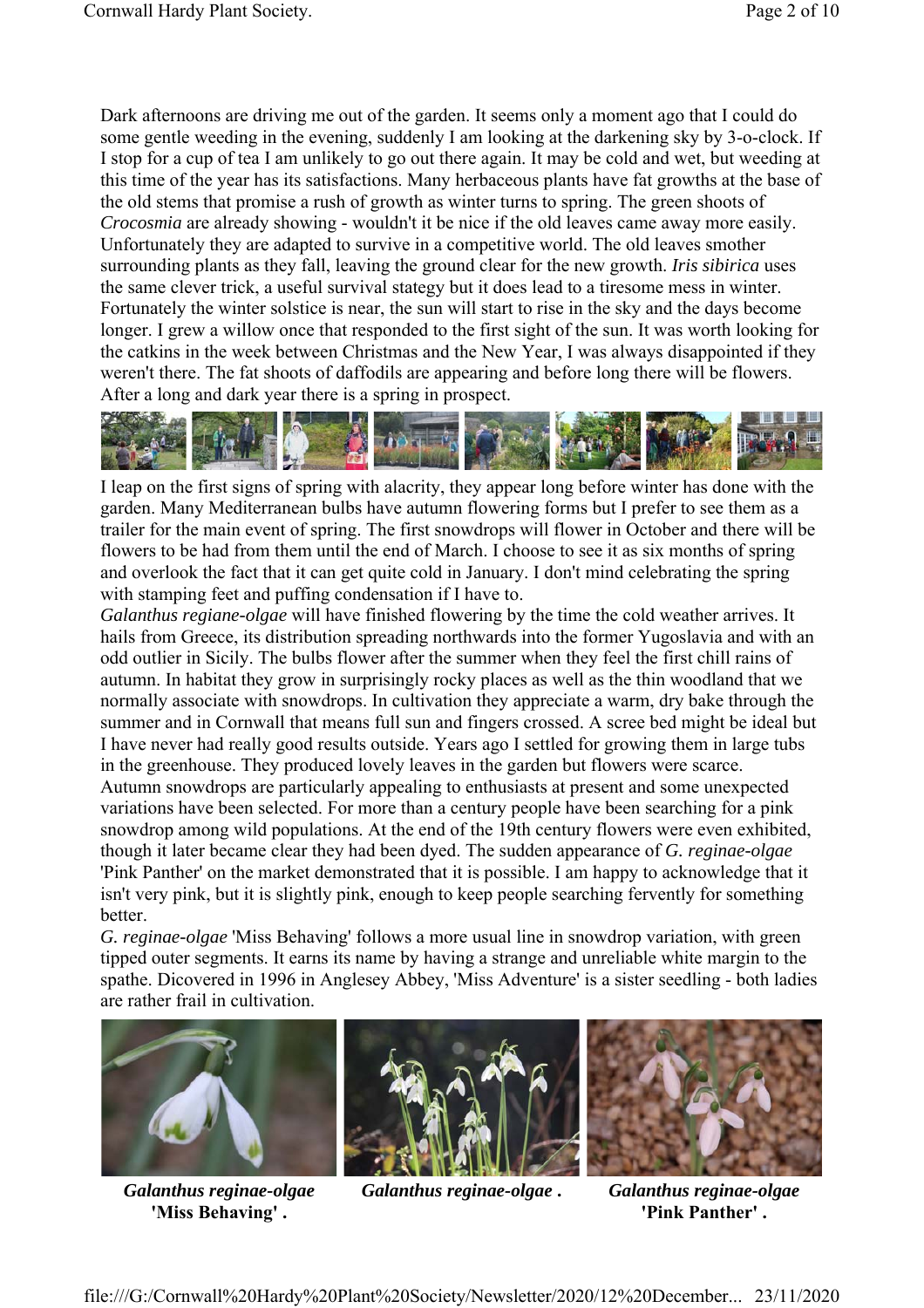The first *G. reginae-olgae* will be followed a fortnight later by *G. peshmenii*. It is found in south west Turkey and was long confused with *G. reginae-olgae* before being formally described in 1994. I find it easy in the greenhouse where the bulbs clump up rapidly. In the garden it produced lovely leaves. Lots and lots of lovely leaves.

There is a small population on the Greek island of Kastellorizo where it grows from the cracks in north facing limestone cliffs by the sea. Martyn Rix collected it from the Greek island and this stock is now in cultivation as 'Kastellorizo'. It is taller than my Turkish form of the species, with a larger flower, but it is really only its' origin and remarkable habitat that mark it out. *G.p.*'Green Flight' on the other hand is distinctive. It is a small form with green tipped outer segments, the size of the markings varying from year to year. Many snowdrop species produce forms with green tipped flowers and it is good to see that there is some variablility in *G.peshmenii* despite its very restricted natural range.



*Galanthus peshmenii* **'Kastelloriza'.** 

*Galanthus peshmenii* **.** *Galanthus peshmenii* **'Green Flight'.** 

The situation is reversed for *Galanthus elwesii* with has a wide distribution in Turkey and the Caucasus. It has been common in the trade for a century or more, initially available as wild collected bulbs. In recent years it has been grown as a crop in Turkey, and increasingly in Holland. The species shows enormous variability and a great many cultivars have been named. Wild collected bulbs had a reputation for being short-lived but named cultivars and Dutch grown stock have proven longevity. In cultivation it responds well to a sunny site, the glaucous greyish leaves are not well adapted to shade.

At the start of the snowdrop season it is the Hiemalis Group of *G. elwesi* that attract attention. The name Hiemalis Group is a catch-all title for any form of the species that flowers before Christmas. My plant came from Broadleigh Gardens many years ago and to be honest it isn't very reliable. In some years it flowers in the garden in November and in other years it waits until February. The cultivar 'Barnes' has been much better, always flowering at the end on November and into December. However the first snowdrop in the garden is 'Remember Remember', generally in bloom for the 5th November. As the fireworks from the village were thundering around the house this year I was grieving for a single flower, eaten by a slug before I could photograph it. Never mind, there's always next year.



**Remember'.** 





*Galanthus elwesii* **'Barnes'.** 

Suddenly with the arrival of November there is a rush of snowdrops urging the spring onwards. *G.* 'Autumn Beauty' is said to be a hybrid between an autumn flowering *G.elwesii* and *G. reginae-olgae*. When introduced the name was applied to a number of clones of the hybrid and

**Group.** 

*Galanthus elwesii* **'Remember**  *Galanthus elwesii* **Hiemalis**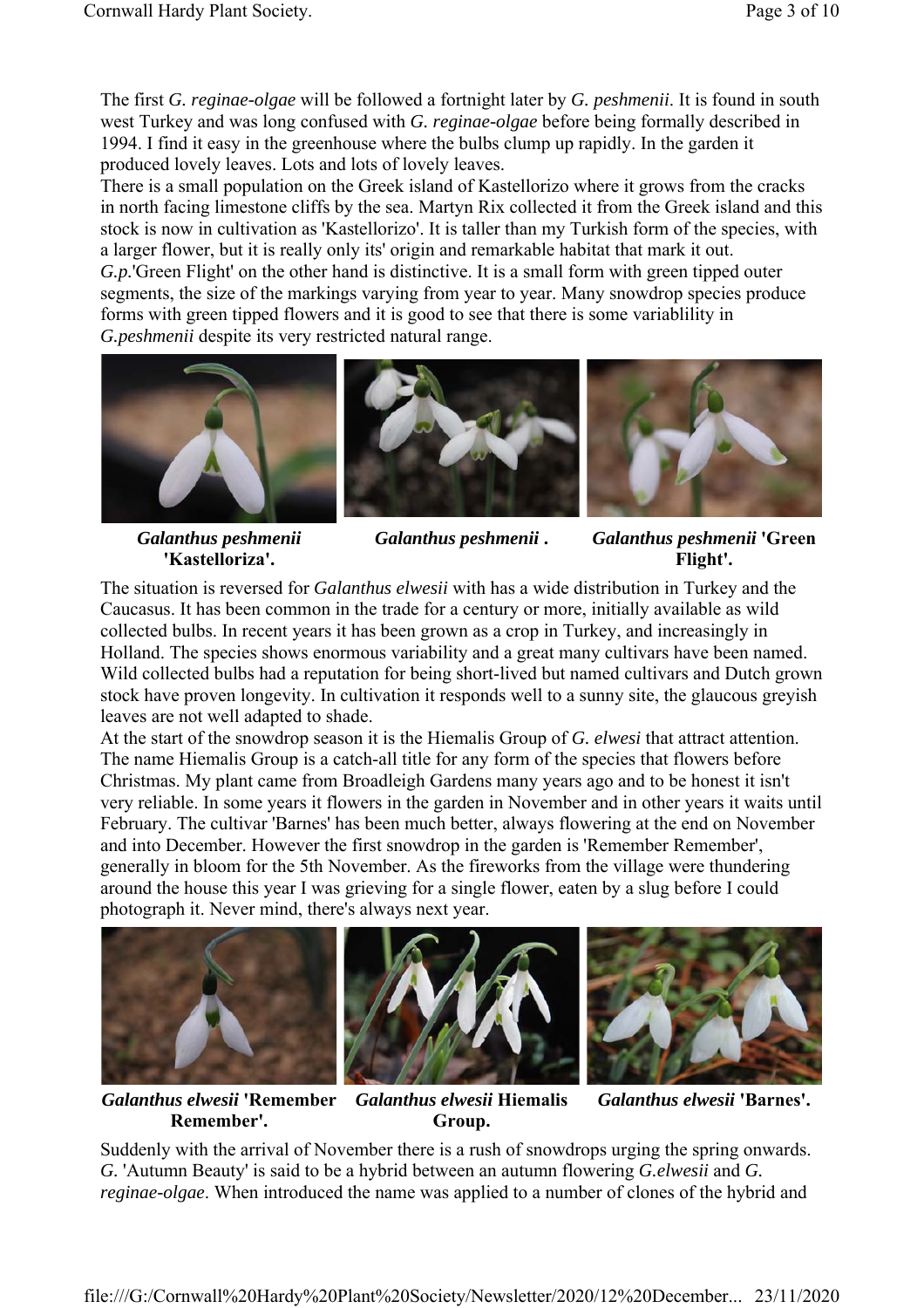in recent years *G.* 'Autumn Belle' has been selected from the mix. It has a large green mark on the inner segments and flowers a week later than my plant of *G.* 'Autumn Beauty'. As we approach the solstice, *G.* 'Three Ships' comes sailing by. It is an autumn flowering form of *G. plicatus* that has been vigorous and free flowering in my garden. I have considered spreading it around under the trees but when it flowers there is usually a thick carpet of fallen leaves still lying on the ground. I do love stomping around on crunchy leaves in the depths of winter, kicking them hither and thither. If I planted 'Three Ships' I would have to give it up and I'm not sure I'm ready for that yet. For now it will stay in an increasing clump in the snowdrop border, pure, almost immaculate and hopefully unkicked.



*Galanthus* **'Three Ships' .** *Galanthus* **'Autumn Beauty'.** *Galanthus* **'Autumn Belle'.** 

The winter solstice marks a change. It is just wishful thinking but immediately the skies lighten, buds begin to swell and the robin starts to sing again. Once Christmas is over there is a delight in walking (or sometimes staggering) around the garden looking for signs of growth. The first of the spring *Camellia* buds will be swelling and all around there are bulbs being nosey, peering upwards from below ground.

With the arrival of the New Year the last of the leaves have been kicked and any sunny spell could find me crawling between the trees looking for the first signs of *G.* 'Moccas' in growth. It is a vigorous thing, selected by Percy Picton from the variable 'Atkinsii'. Almost as soon as the noses break through the ground, the stems elongate and the flowers open. It marks a change in the pace of spring, now there will be a stream of variety from new snowdrops. By the time they end the garden will be flushed with Azaleas.

The first of the double snowdrops appears in the first days of the New Year. 'Farringdon Double' is a tidy thing that manages to hold its head up if there is any early sunshine to be had. It doesn't riot through the beds like the common double snowdrop at the start of February, for me it keeps to its place, a small clump under a leafless and sleeping *Magnolia*. With it will come 'Atkinsii', usually a week after 'Moccas' in this garden. It is a signal to me that it is time to visit Rosemoor again where great drifts of 'Atkinsii' frost the burgeoning borders.



*Galanthus* **'Moccas'.** *Galanthus* **'Farringdon Double' .** 

*Galanthus* **'Atkinsii' .** 

So spring has started among the dangling heads of the snowdrops and soon it will be evident throughout the garden. This has been a dark year in many ways, but perhaps (just perhaps) brighter times are coming.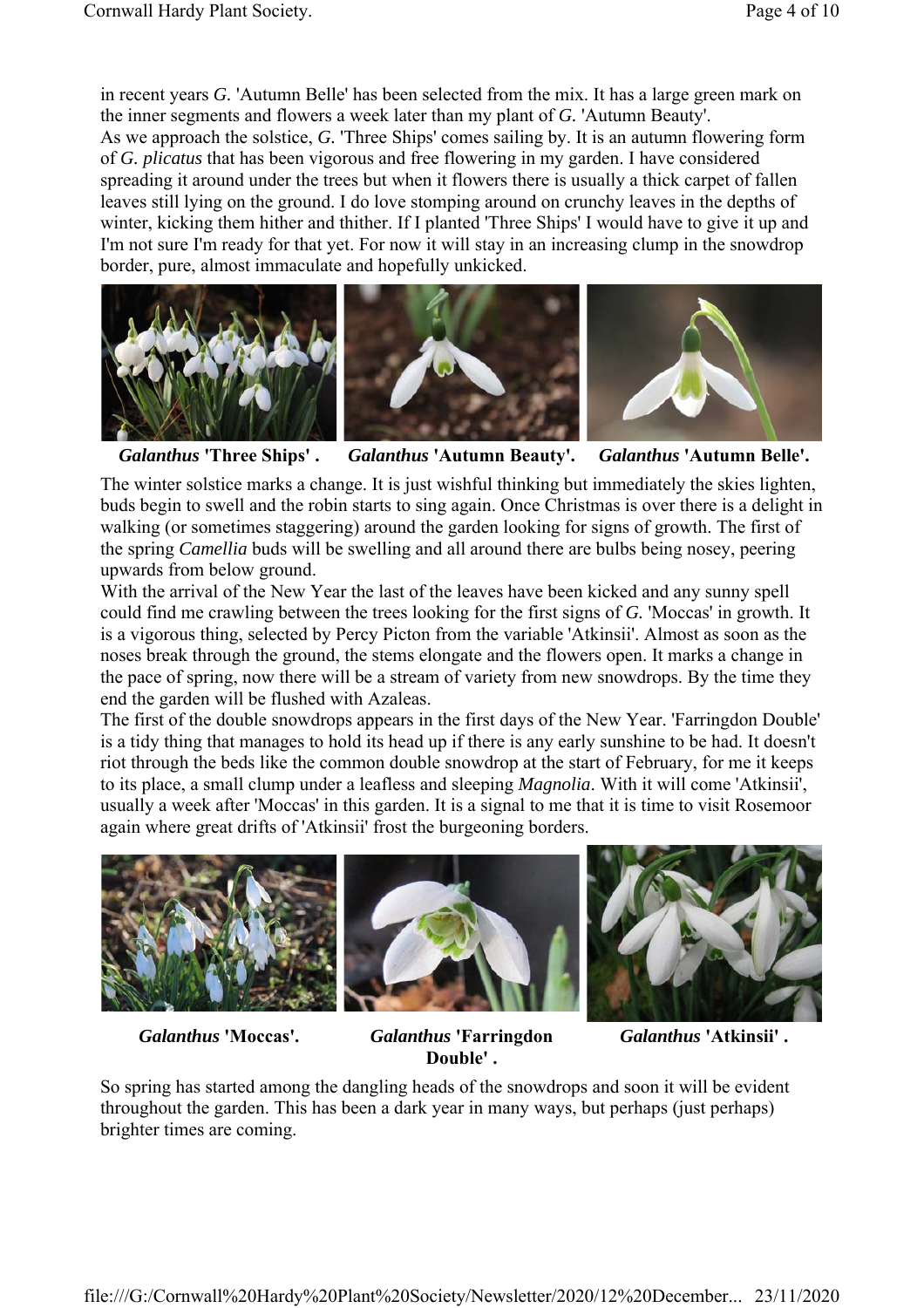# **THANKS FROM THE EDITOR**

After five years it is time for me to step down as editor and allow someone new to guide the newsletter in their own style. Can I take a moment to thank everybody who has contributed over the years, and to thank members for the unfailing kindness of their comments.

Hopefully someone will step forward to put a newsletter together for next year, it is going to be an exciting time with the potential for a return to meetings and the Plant Sale in May. If you feel able to help, please contact Phil Gadd.

Keep safe during the lockdown, I wish you all well for Christmas and the winter season. Let us all hope for a brighter New Year.

John Sirkett. x

## **Results of the THREE STEMS competition for October.**

In a burst of wild self-indulgence I have judged the three stems competion myself. Congratulations to the winners.



**Tricia Howard came first with** *Rudbeckia triloba* **'Prairie Glow',**  *Dahlia* **'David Howard' and**  *Chrysanthemum* **'Dixter Orange'.** 

**Second went to Joanna Holah with**  *Clerodendrum trichotomum* **,** *Nerine bowdenii* **'Stephani' and an English shrub rose.** 

**Trish Wilson came third with** *Salvia guaranitica* **'Black and Blue',** *Salvia uliginosa* **and** *Salvia patens* **.** 

Why not enter the competition in December? The rules are very simple, pick three stems that you like from your own garden and present them in a container of some sort. It doesn't matter what you choose as long as there are only three stems in the container.

Take a photograph and post it on the Cornwall Hardy Plant Society facebook page.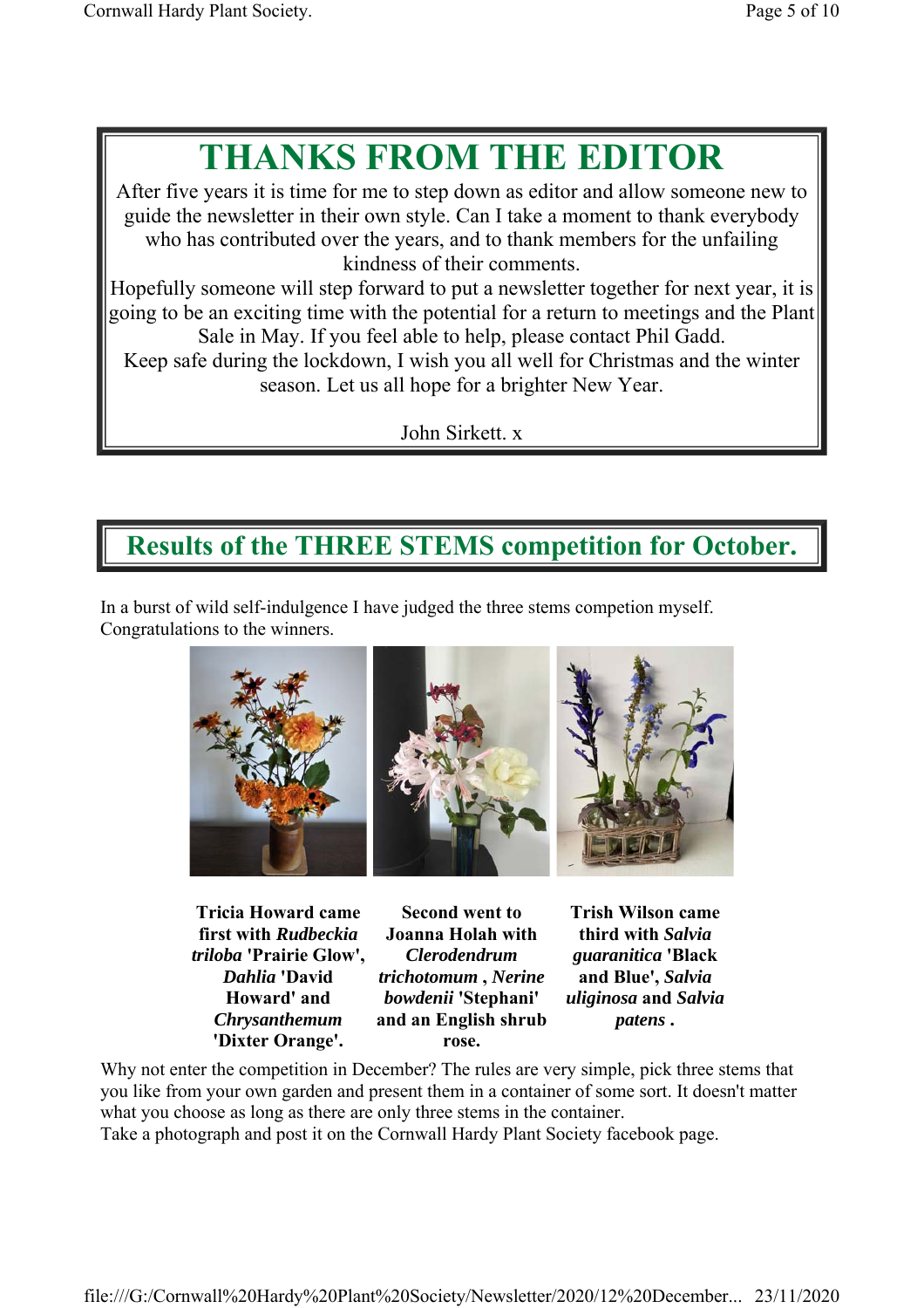#### **The THREE STEMS competition for November.**



**Peter Howard's entry of**  *Dahlia* **'Lismore Robin', 'Promise' and 'Lavender Line' .** 



**Tricia Howard has entered three pot marigolds.** 



**John Sirkett has submitted**  *Persicaria amplexicaulis* **'Elworthy Candy'.** 



**Pam Dormand posted** *Camellia sasanqua* **'Crimson King', 'Gay Sue' and 'Plantation Pink'.** 



**Chris Sullivan picked** *Abutilon megapotamicum***,** *Abutilon* **(Yellow) and**  *Hesperantha coccinea***.** 

#### **COMING EVENTS**

It is a delight to have an upcoming event to draw to your attention. Sunday 29th November, 2.30pm.

Zoom talk on "Indispensible Plants", to be given by Dr. Andrew Ward. Andrew is a well-known and popular speaker to national and local groups of HPS and Plant Heritage. He is an experienced plantsman who runs Norwell Nurseries and Gardens in Nottinghamshire, where he grows over 2500 plant varieties across a wide range of genera (including National Collections of Astrantias and Hardy Chrysanthemums). Andrew will show us a range of more uncommon plants which he considers invaluable for a variety of reasons, in what will be an excellent and informative illustrated presentation. The Zoom meeting will open at 2.15pm and the talk will start at 2.30pm, followed by questions.

Tickets are £5 per person for HPS members (£3 for Kent HPS). To book, please email Jenny Gibb at gibb81@live.co.uk with the number of places you require. Jenny will reply with confirmation and details of how to pay (BACS or cheque). Best wishes to all our fellow HPS members from Kent group.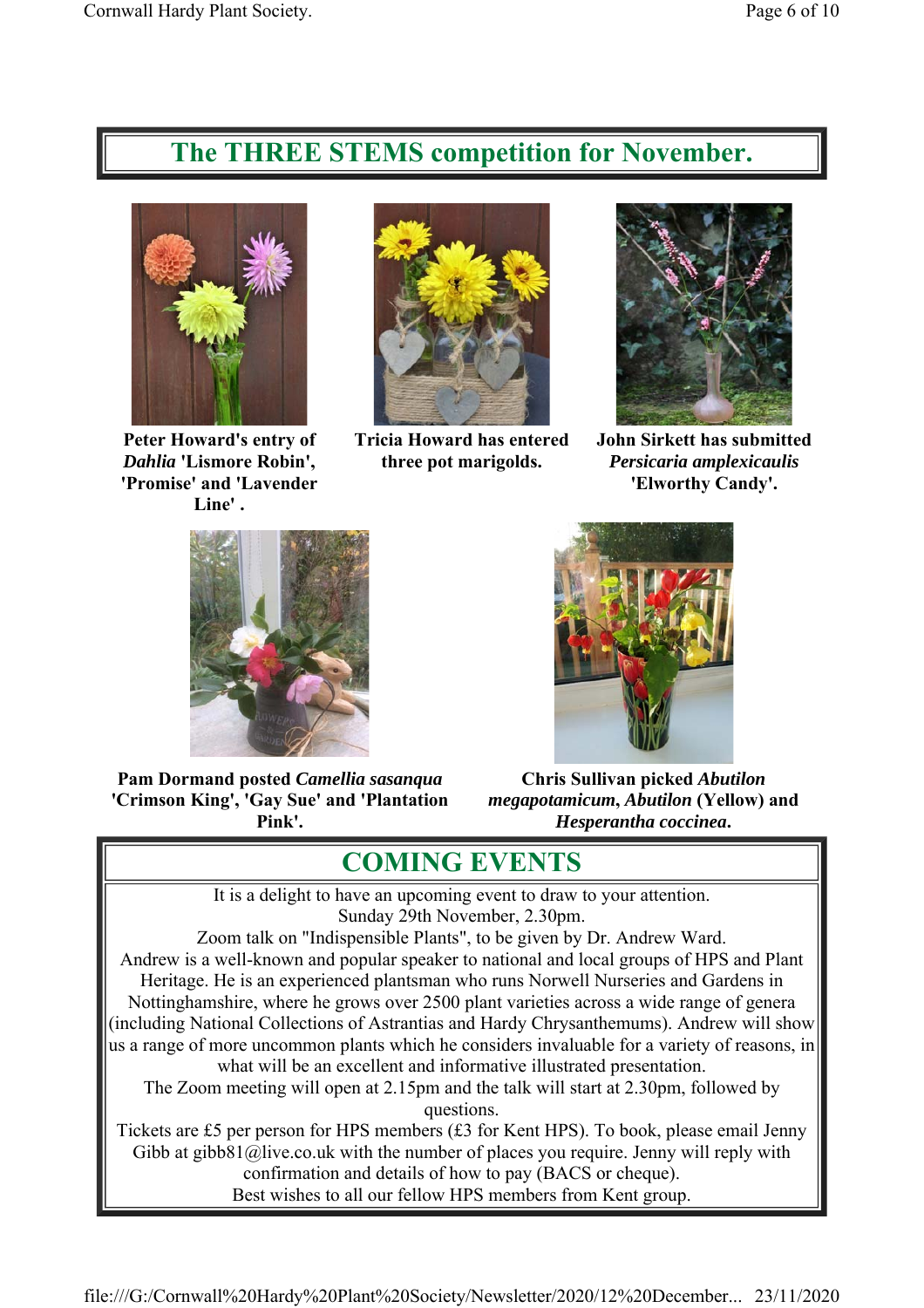#### **Cornwall Hardy Plant Society on Facebook.**



Halloween produced some scary contributions.Pam Dormand started it with her spookily coloured orange and purple lilies. I added a little atmospheric moonlight to encance the time of year. Sarah Wilks showed us a magnificent clump of yellow hot *Kniphofia* and Phil Gadd topped the thread off by snarling at us in the person of his alter-ego. Don't worry, he will be back to normal in time for the New Year.



Tricia Howard posted some of the autumn highlights from Hidden Valley Gardens. The butteryellow leaves on *Ginkgo biloba* made a bright show, catching the last of the years light and making a glowing statement at the end of the garden. *Brachyglottis* 'Moira Read' produces similar bright flashes of yellow on a much smaller scaler, the colour enlivening the grey leaves. I don't remember seeing it when we visited Moyclare, I hope it is still grown in the garden. The bright leaves of *Acer palmatum* are a classic adornment to the autumn garden but the shining yellow stems of *Phyllostachys vivax aureocaulis* really come into their own as the leaves fall.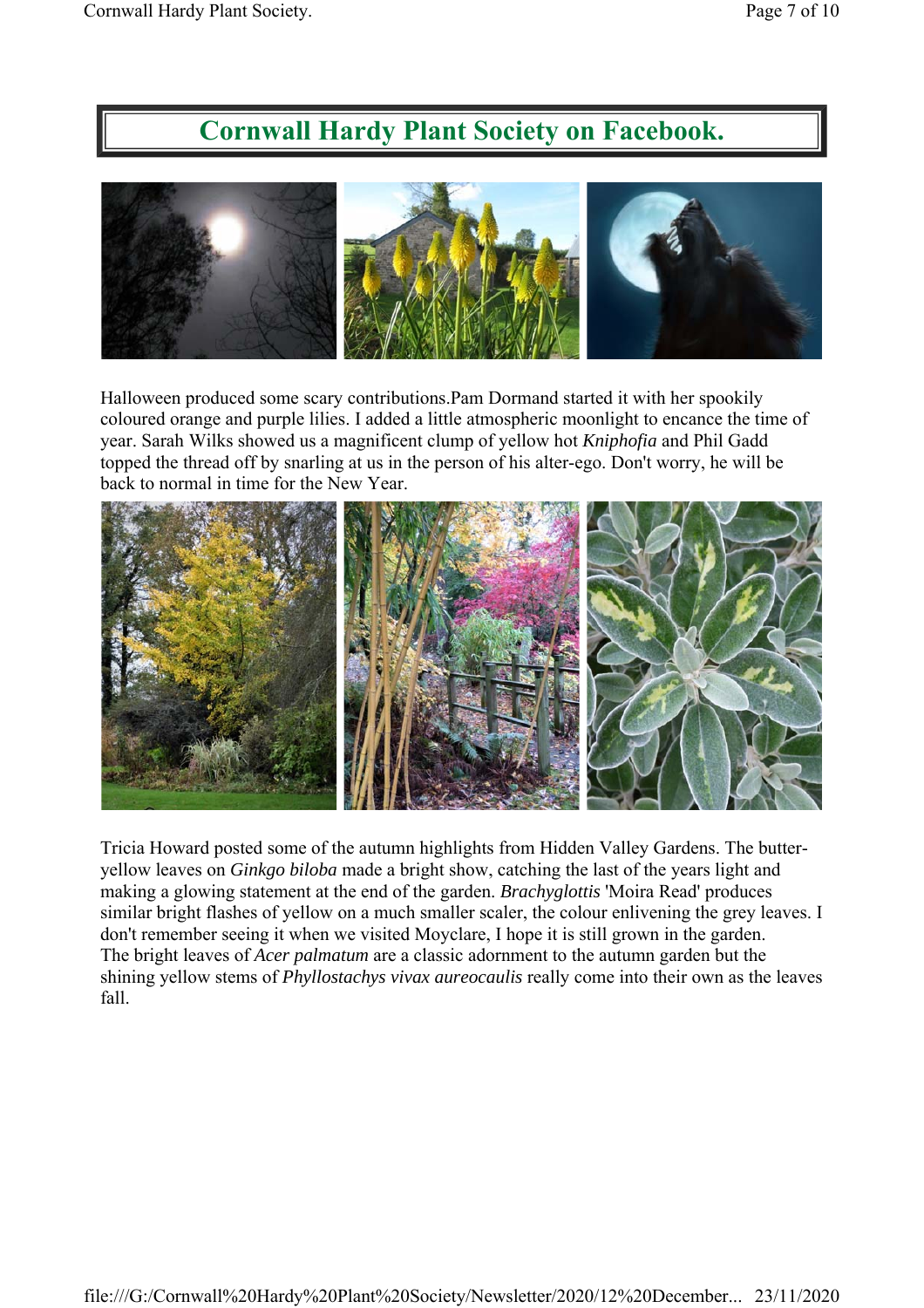

Martin Pallett found a beautiful day for a walk around Heligan. The Acers and Beech trees were putting on a remarkable show. *Acer palmatum* puts on such a reliable show that it is easy to overlook the magnificent display that our Common Beech can produce in bright autumn light.



As the leaves fall and before winter takes a grip on the garden, it is cheering to see the scented flowers of *Camellia sasanqua* appear. They add an extra element to the rich scents of the woodland. The *Aechmea* nestling between the stumps must have added interest through the summer. It is quite cold tolerant though it is stretching a point to call it a hardy plant, however it is well worth the trouble of moving it in again for the winter, the rosettes of leaves and distinctive red flowers bring a 'jungle feel' to planting. Thanks to Martin for sharing his day with us.

### *Visit to Lanhydrock in October.* **by Tricia Howard.**

Peter and I visited Lanhydrock House our nearest National Trust property, near Bodmin on the 8th October. The Jacobean house was devasted by fire in 1881 and has now been refurbished in the Victorian style.



Lanhydrock . *Nerine bowdenii*.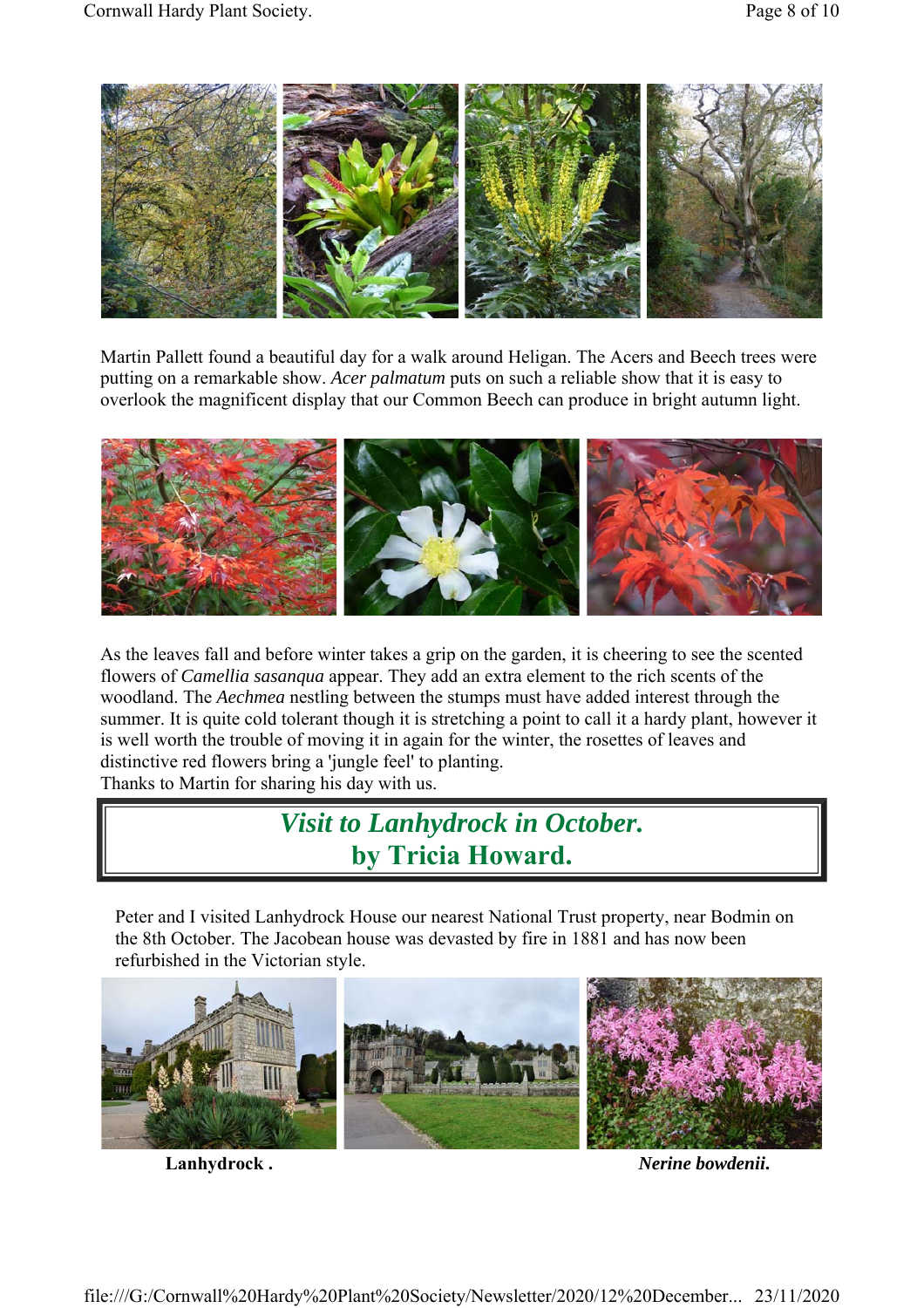After entering the gate house our timed entry was checked and we were allowed to enter the formal gardens, which are dominated by enormous clipped rows of dark green Irish yews. There was a large clump of *Yucca* on one corner with spikes of creamy bells and bright pink nerines by the house walls.



St Hydroc church . *Acer* . *Acer* . *Chaenomeles* fruits.

The box parterre beds at the side of the house were empty of their usual colourful bedding, hopefully waiting for their spring planting. We continued up the steps in the crenelated wall to the higher gardens, passing by the old church of St Hydroc. Amongst the woodland evergreens an *Acer* with good autumn colour stood out. The thatched cottage walls which earlier were adorned with red *Chaenomeles* flowers were now replaced with fat yellow fruits.



Herbaceous circle . Thatched cottage . Autumn foliage.

On reaching the herbaceous circle we were pleased to see sedums, dahlias, fuchsia, anemones and the sinister dark purple monkshood still in flower amongst foliage with autumn tints and seed heads. On one corner was a lovely *Gentiana asclepiadea* with royal blue, bell-shaped flowers and we also admired a toad lily, *Tricyrtis*, with pink spotted flowers.

We then completed our daily exercise by walking back to car park through the parkland and down the long driveway.



*Gentiana asclepiadea* **.** *Anemone* **.** *Tricyrtis***.**